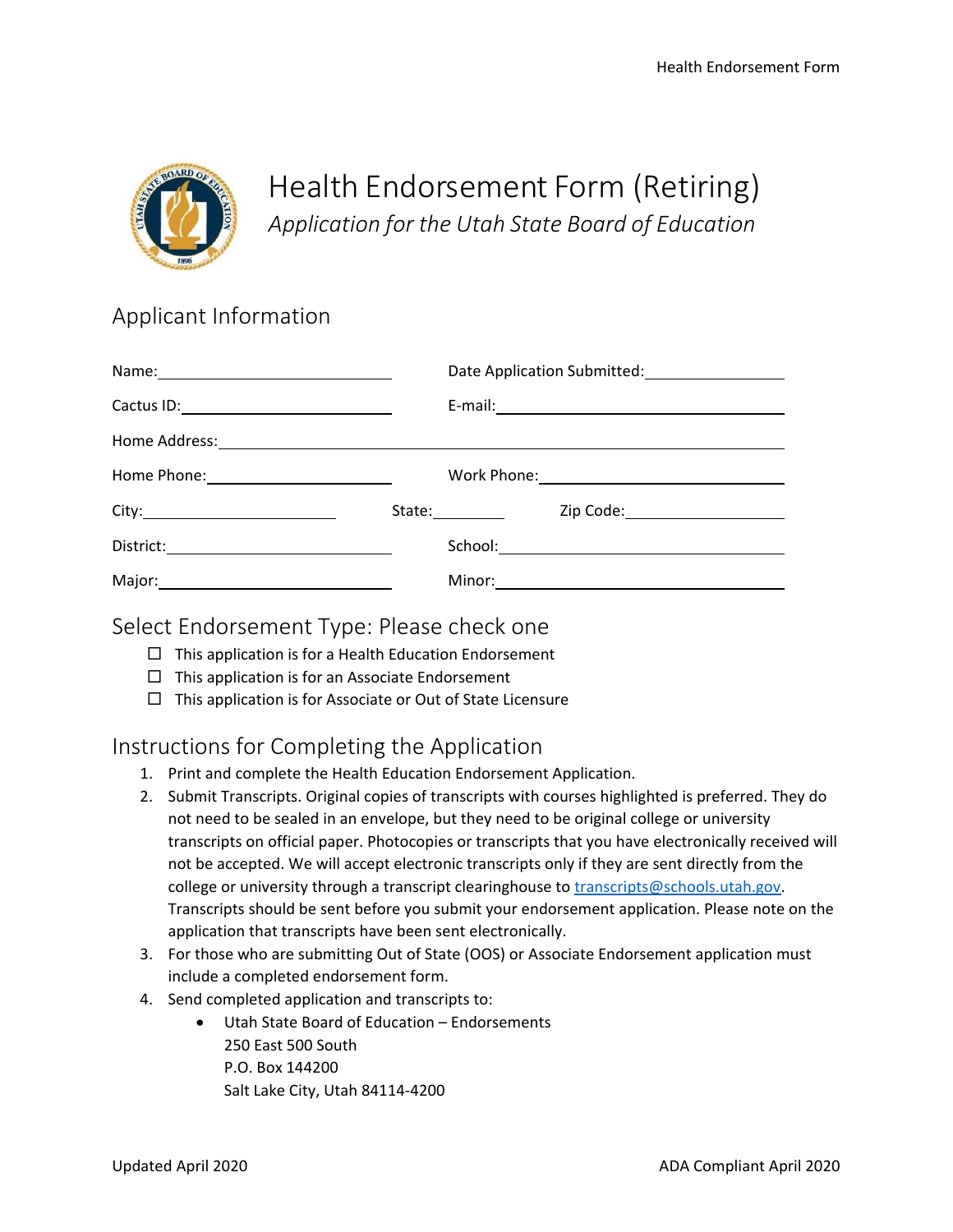### Process:

For those with a current Utah teaching license and endorsed in another content area, there are two methods to earn the Physical Education Endorsement listed below. For those without a current Utah license and no endorsements, applicant must complete all course work, have current CPR/First Aid certification, and pass the content Praxis exam.

Method 1: University and Professional Development Courses Approved by USBE

- 1. Current Utah teaching license
- 2. Completion of the six required courses
	- a) Foundation of Health Education
	- b) Methods of Teaching Health
	- c) Human Sexuality/Sex Education
	- d) Nutrition
	- e) Substance Abuse Prevention
	- f) Mental Health
- 3. Current First Aid and CPR Certification. Submit copies of both sides of certification cards
- 4. Course work which occurred more than ten years from application date will be considered only if content meets current requirements and is up-date with industry standards.
- 5. If you wish to substitute any course not listed from the pre-approved list below, you must provide a course description
- 6. Provide course number for each required course on the form below

Method 2: Demonstrated Competency

- 1. Current Utah secondary teaching license
- 2. Score 162 or more on Health Education Content PRAXIS exam 5551
	- a) Information on all PRAXIS tests can be found on the websit[e www.ets/org/praxis.](http://www.ets/org/praxis) To register for a test, go the website and click on the link "Register for a Test." To find information on the content of a particular test, clink on the link "Prepare for a Test".
- 3. Completion of the following course work
	- a) Methods of Teaching Health
	- b) Human Sexuality/Sex Education
	- c) Nutrition
	- d) Mental Health
- 4. Current First Aid and CPR Certification. Submit copies of both sides of certification cards

For information or questions about the health endorsement please contact the health and physical education specialist:

Jodi Parker Email: [jodi.parker@schools.utah.gov](mailto:jodi.parker@schools.utah.gov) 801-538-7734 250 East 500 South P.O. Box 144200 Salt Lake City, UT 84114-4200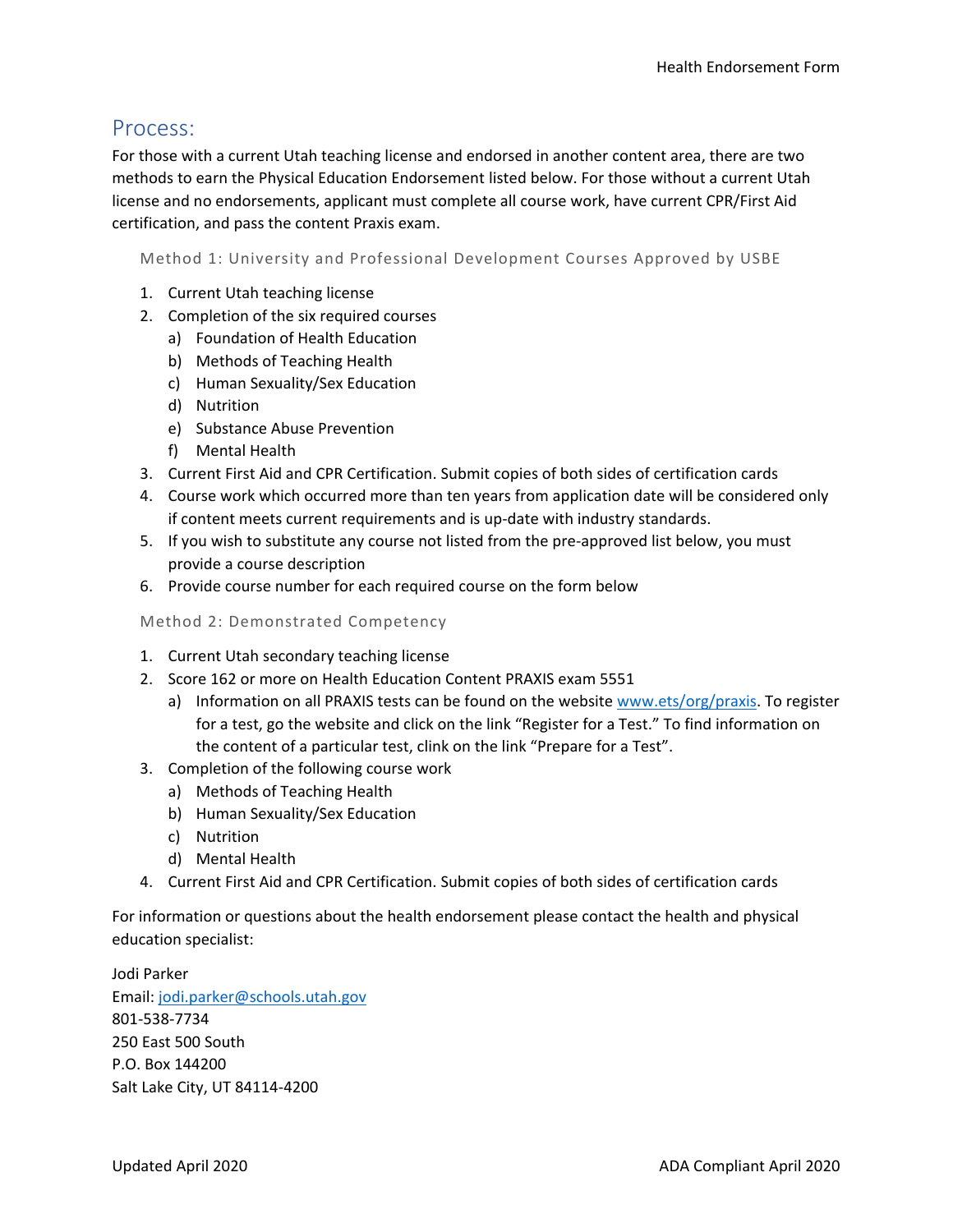# Requirement Checklist

The courses listed from the following Utah universities or professional development courses have already been pre-approved for credit towards the endorsement. If you have a course that is not preapproved, list the course title and course number on the *other* row and include course description and/or syllabus with application.

University courses are reviewed and approved by agreement with USBE. You must have original university transcripts attached (internet copies are not acceptable). Professional development courses other than those offered by USBE must be approved by the USBE Health Education Specialist.

| 1. Foundations of Health Education |  |
|------------------------------------|--|
|                                    |  |

| <b>Course Title</b>                          | <b>University</b> | <b>Course Number</b> | <b>Check Completed</b> |
|----------------------------------------------|-------------------|----------------------|------------------------|
| Principles and Practices of Health Promotion | <b>BYU</b>        | <b>HLTH 330</b>      |                        |
| Intro to Health Promotion & Education        | <b>SLCC</b>       | <b>HLTH 1510</b>     |                        |
| <b>Wellness Dynamics</b>                     | SUU               | PE 1098              |                        |
| <b>Foundations of Health Education</b>       | U of U            | <b>HEDU 4200</b>     |                        |
| <b>Foundations of Health Education</b>       | <b>UVU</b>        | <b>HLTH 3220</b>     |                        |
| Foundations of Health Promotion              | <b>WSU</b>        | <b>HLTH 3000</b>     |                        |
| Foundations of Health Education              | <b>USBE</b>       |                      |                        |
| <b>OTHER</b>                                 |                   |                      |                        |

#### 2. Methods of Teaching Health

| <b>Course Title</b>                      | <b>University</b> | <b>Course Number</b> | <b>Check Completed</b> |
|------------------------------------------|-------------------|----------------------|------------------------|
| <b>Health Education Teaching Methods</b> | <b>BYU</b>        | <b>HLTH 381</b>      |                        |
| Methods of Teaching Health               | <b>SLCC</b>       | <b>HLTH 2600</b>     |                        |
| Methods of Teaching Health Education     | <b>SUU</b>        | PE 3720              |                        |
| Health Teaching in Secondary Schools     | U of U            | <b>HEDU 4230</b>     |                        |
| <b>Health Education Teaching Methods</b> | <b>UVU</b>        | <b>HLTH 4200</b>     |                        |
| Methods of Teaching Health Education     | WSU               | <b>HLTH 3200</b>     |                        |
| Methods of Teaching Health Education     | <b>USBE</b>       |                      |                        |
| <b>OTHER</b>                             |                   |                      |                        |

#### 3. Human Sexuality/Sex Education

| <b>Course Title</b>                         | <b>University</b> | <b>Course Number</b> | <b>Check Completed</b> |
|---------------------------------------------|-------------------|----------------------|------------------------|
| Human Sexuality Education in the Curriculum | <b>BYU</b>        | <b>HLTH 436</b>      |                        |
| Intro to Human Sexuality                    | <b>SLCC</b>       | <b>FHS 2450</b>      |                        |
| Methods of Teaching Human Sexuality         | SUU               | PE 3750              |                        |
| Education                                   |                   |                      |                        |
| <b>Human Sexuality</b>                      | $U$ of $U$        | <b>HEDU 3000</b>     |                        |
| <b>Human Sexuality</b>                      | UVU               | <b>HLTH 2800</b>     |                        |
| <b>Human Sexuality</b>                      | WSU               | <b>HLTH 3500</b>     |                        |
| Human Sexuality/Sex Education               | <b>USBE</b>       |                      |                        |
| <b>OTHER</b>                                |                   |                      |                        |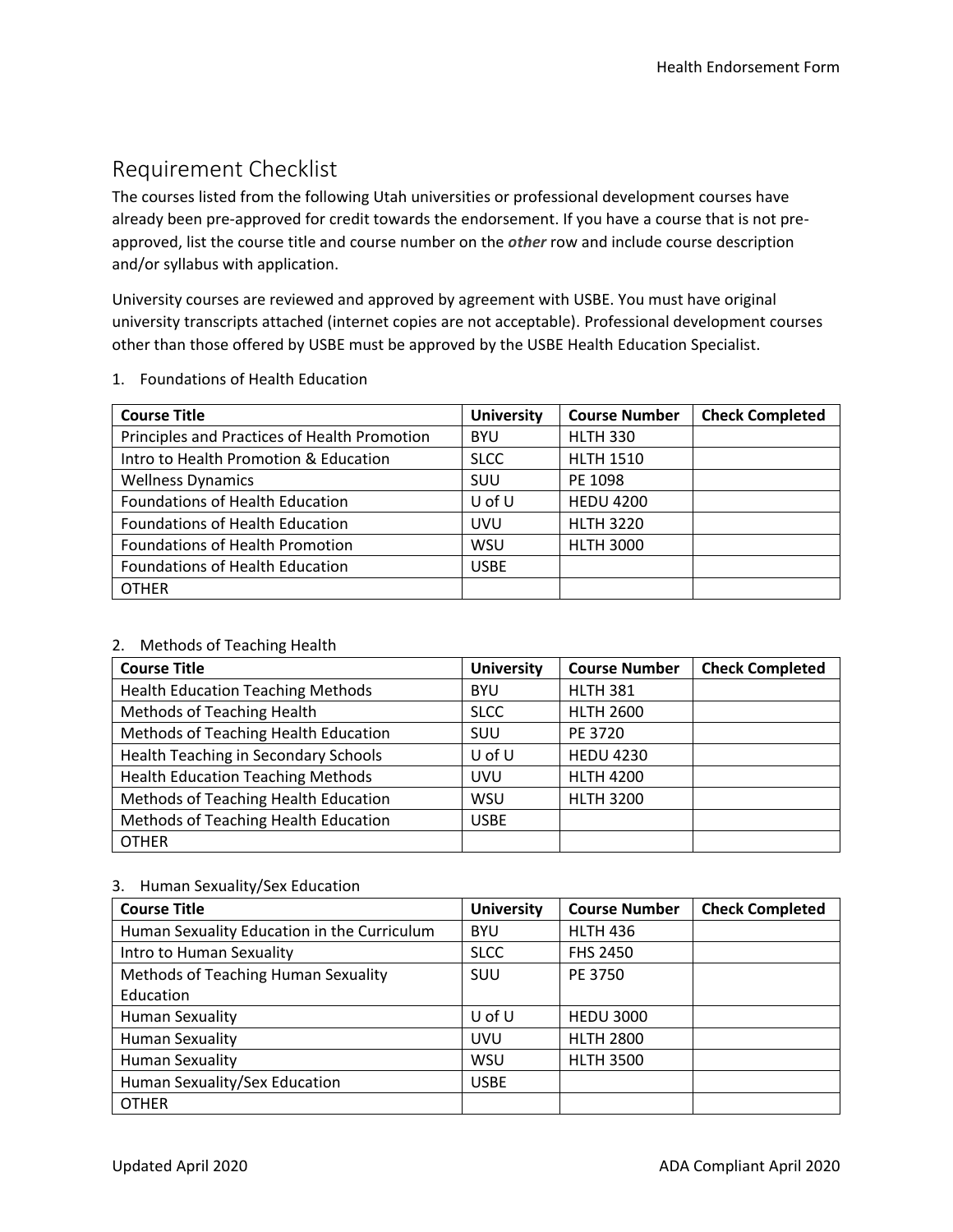#### 4. Nutrition

| <b>Course Title</b>                        | <b>University</b> | <b>Course Number</b> | <b>Check Completed</b> |
|--------------------------------------------|-------------------|----------------------|------------------------|
| <b>Essentials of Human Nutrition</b>       | <b>BYU</b>        | <b>NDFS 100</b>      |                        |
| Scientific Foundations of Human Nutrition  | <b>SLCC</b>       | <b>HLTH 1020</b>     |                        |
| Scientific Foundations of Human Nutrition  | <b>SUU</b>        | <b>NFS 1020</b>      |                        |
| Scientific Foundations of Human Nutrition  | $U$ of $U$        | <b>NUTR 1020</b>     |                        |
| Science and Application of Human Nutrition | <b>USU</b>        | <b>NDFS 1020</b>     |                        |
| <b>Foundations of Human Nutrition</b>      | <b>UVU</b>        | <b>NUTR 1020</b>     |                        |
| Science and Application of Human Nutrition | <b>WSU</b>        | <b>NUTR 1020</b>     |                        |
| <b>Performance Nutrition</b>               | <b>USBE</b>       |                      |                        |
| <b>OTHER</b>                               |                   |                      |                        |

#### 5. Substance Abuse Prevention

| <b>Course Title</b>                      | <b>University</b> | <b>Course Number</b> | <b>Check Completed</b> |
|------------------------------------------|-------------------|----------------------|------------------------|
| <b>Substance Abuse Prevention</b>        | <b>BYU</b>        | <b>HLTH 460</b>      |                        |
| Life, Society, and Drugs                 | <b>SLCC</b>       | <b>HLTH 1050</b>     |                        |
| Drugs and Alcohol                        | <b>SUU</b>        | PE 3790              |                        |
| Prevention Practices in Health Promotion | $U$ of $U$        | <b>HLTH 4180</b>     |                        |
| Drugs and Human Behavior                 | <b>USU</b>        | <b>HEP 3000</b>      |                        |
| Drugs, Behavior, and Society             | <b>UVU</b>        | <b>HLTH 2600</b>     |                        |
| <b>Substance Abuse Prevention</b>        | WSU               | <b>HLTH 3400</b>     |                        |
| <b>Substance Abuse Prevention</b>        | <b>USBE</b>       |                      |                        |
| <b>OTHER</b>                             |                   |                      |                        |

#### 6. Mental Health

| <b>Course Title</b>                            | <b>University</b> | <b>Course Number</b> | <b>Check Completed</b> |
|------------------------------------------------|-------------------|----------------------|------------------------|
| Mind/Body Health                               | <b>BYU</b>        | <b>HLTH 383</b>      |                        |
| <b>Stress Management</b>                       | <b>SLCC</b>       | <b>HLTH 1250</b>     |                        |
| <b>Stress Management</b>                       | <b>DSU</b>        | PSY 2430             |                        |
| Child and Family Mental Health                 | <b>DSU</b>        | <b>PSY 3440</b>      |                        |
| <b>Stress Management and Wellness Concepts</b> | <b>SUU</b>        | PE 2100              |                        |
| <b>Stress Management</b>                       | $U$ of $U$        | <b>HEDU 3160</b>     |                        |
| Resiliency                                     | $U$ of $U$        | <b>HEDU 4350</b>     |                        |
| <b>Health and Wellness</b>                     | <b>USU</b>        | <b>HEP 2500</b>      |                        |
| <b>Concepts of Stress Management</b>           | UVU               | <b>HLTH 2400</b>     |                        |
| <b>Stress Management</b>                       | <b>WSU</b>        | <b>HLTH 1110</b>     |                        |
| Mind/Body Wellness                             | <b>WSU</b>        | <b>HLTH 2400</b>     |                        |
| Methods of Teaching Stress Management          | <b>USBE</b>       |                      |                        |
| <b>OTHER</b>                                   |                   |                      |                        |